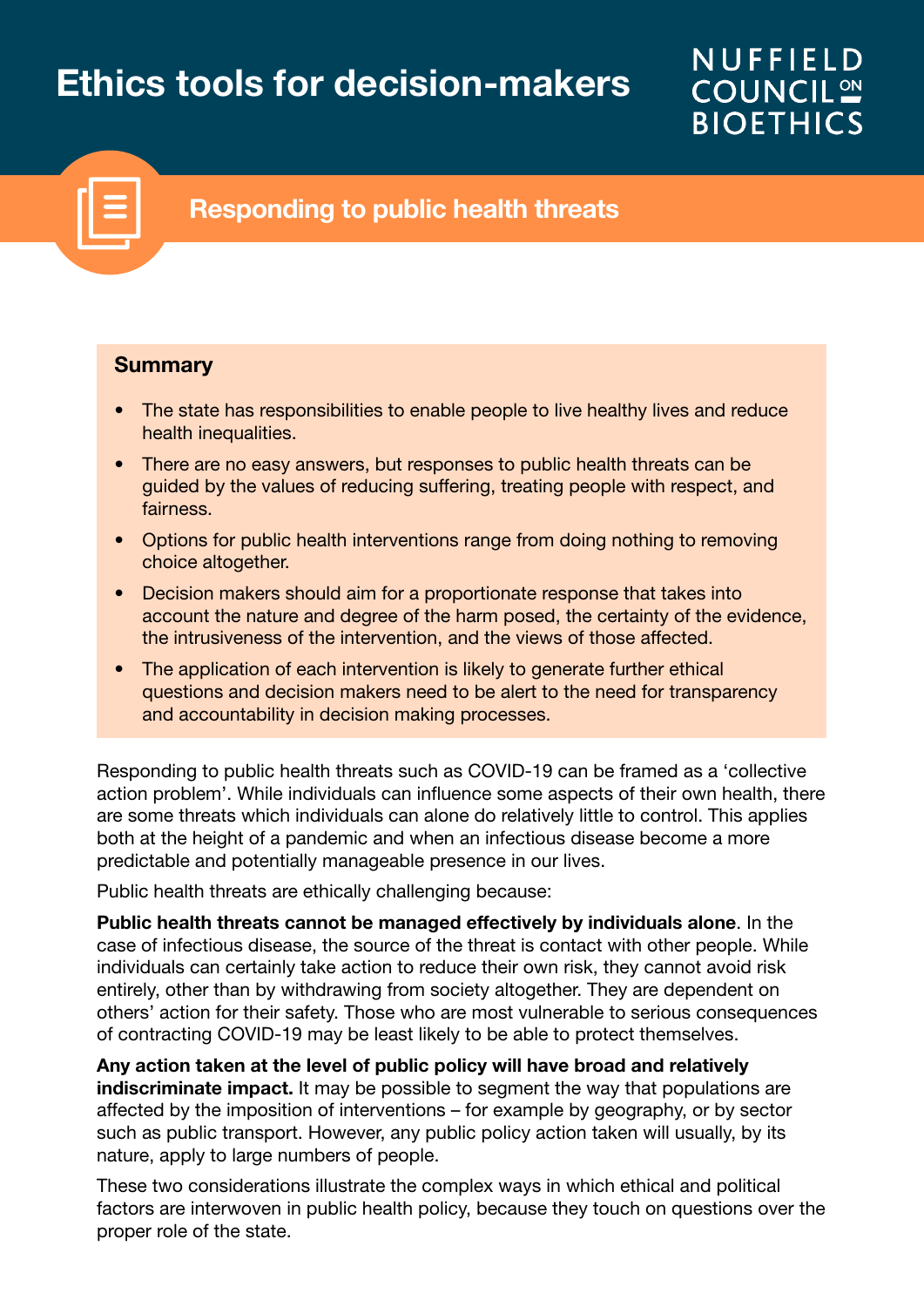The Nuffield Council on Bioethics suggests the state has two key responsibilities with respect to public health:

#### $\blacktriangleright$  Enable people to live healthy lives

This involves providing the conditions in which healthy choices and behaviours are possible for people, while minimising measures that are very intrusive or conflict with important aspects of personal life, such as privacy, freedom and choice. In the context of infectious disease outbreaks that pose an immediate threat to life and health, this enabling role further requires states to consider how people can be safeguarded from the threat posed by others.

#### $\blacktriangleright$  Reduce health inequalities

Healthy choices may be constrained by existing disadvantage and therefore action by the state to 'level up' these disparities is justified. It is important to consider differing needs and vulnerabilities, and whether those who are already most disadvantaged are not further disadvantaged by the proposed action.

There are no simple answers as to how to meet these responsibilities, but the three widely shared values of reducing suffering, treating everyone with respect and fairness can help quide policy approaches. The question 'What best helps reduce suffering?' will always be important. However, the way policies are developed should also be influenced by considerations of what is fair, and how we can show respect for different people's views, dignity and human rights.<sup>1</sup>

## A ladder for public health interventions

The intervention ladder sets out a series of options for public health interventions. The options gradually increase in intrusiveness, with doing nothing at the bottom and removing choice altogether at the top.<sup>2</sup>



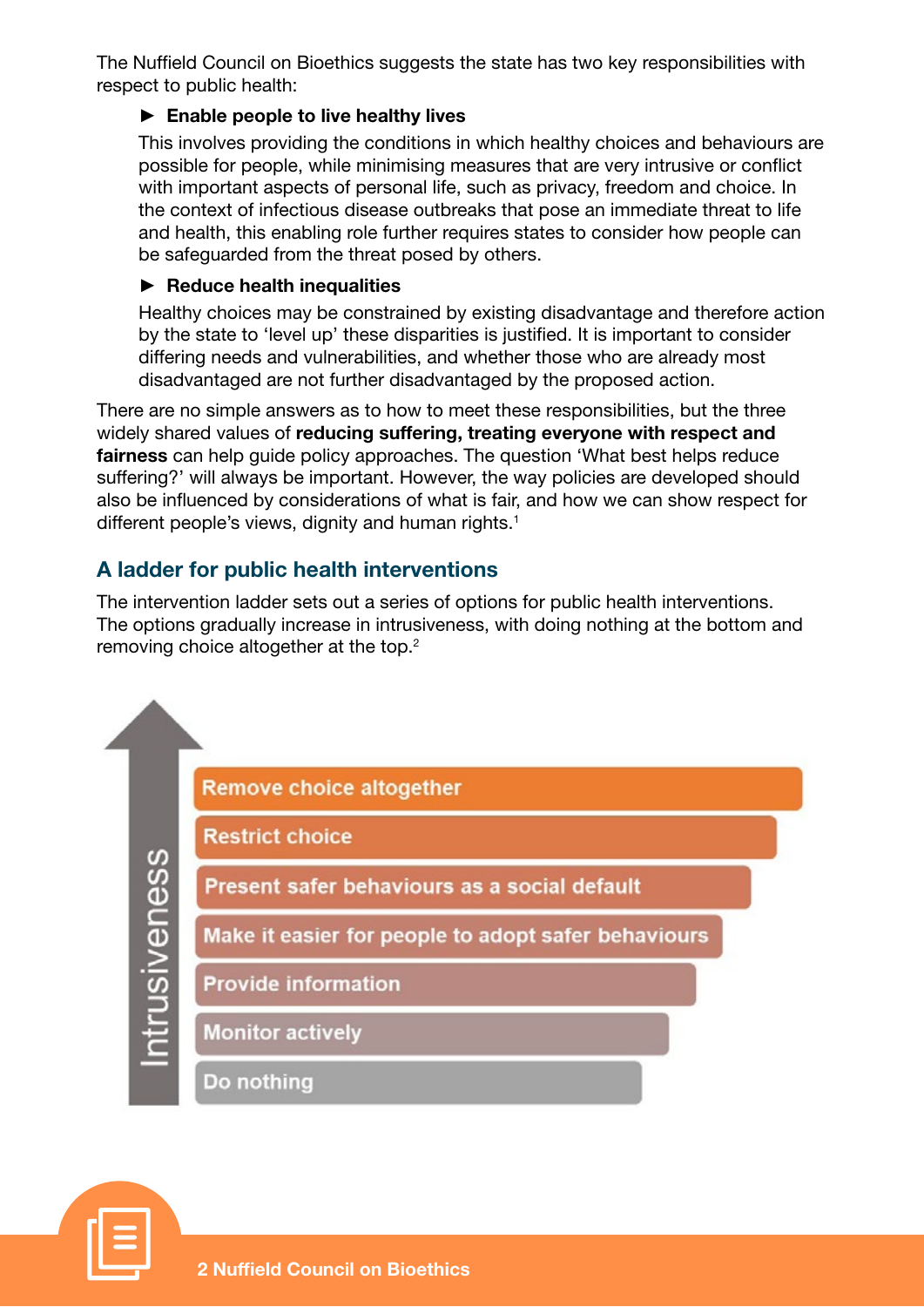- **Remove choice altogether** mandate particular interventions for all. This might include compulsory wearing of masks in enclosed public places, stay at home orders and visiting bans in care homes.
- Restrict choice mandate particular interventions in particular circumstances, so that people have a choice either not to comply with the requirement, or not undertake a particular activity. This might include requiring proof of vaccination or a negative test for particular activities, such as international travel or requiring vaccination for particular areas of work. In practice, measures that aim to restrict choice might constitute removing choice altogether.
- **Present safer behaviours as a social default** provision of clear and persuasive public health messaging that goes beyond the neutral provision of information. The aim would be to help create an environment where acting to protect others is presented as the norm and is seen to be valued. This might include public health messaging that strongly encourages people to continue to wear face masks voluntarily in enclosed public places in order to protect others, or clear public guidance on self-isolation after confirmation of COVID-19 infection.
- Make it easier for people to adopt safer behaviours remove disincentives for people to adopt behaviours that are known to help protect others. This could include mitigating financial factors that make it hard for people to remain at home when they know they are infectious; providing access to testing to enable people to make choices to protect others; or ensuring that vaccination is readily available, with a particular focus on reaching out to communities where there is a lack of confidence in vaccines.
- **Provide information** empower people by making sure that they have access to the information they need so that they can manage their own risk and minimise any risk they might pose to others. This could include ensuring that the latest public health advice about how best to protect oneself and others is readily available in appropriate languages and formats, or publishing information about prevalence by local area to inform personal decision-making.
- Monitor actively for example through robust surveillance and research programmes to ensure that policy makers are alerted to significant changes in prevalence or to the emergence of new variants of concern. It might include monitoring the impact of COVID-19 and any related measures on different sectors such as the NHS, social care, education and parts of the economy, or monitoring the impact of COVID-19 on diverse parts of the population, with a particular focus on those identified as particularly affected by COVID-19. This provides the evidence necessary to inform other policy choices.
- Do nothing this is still an active choice, rather than a default option.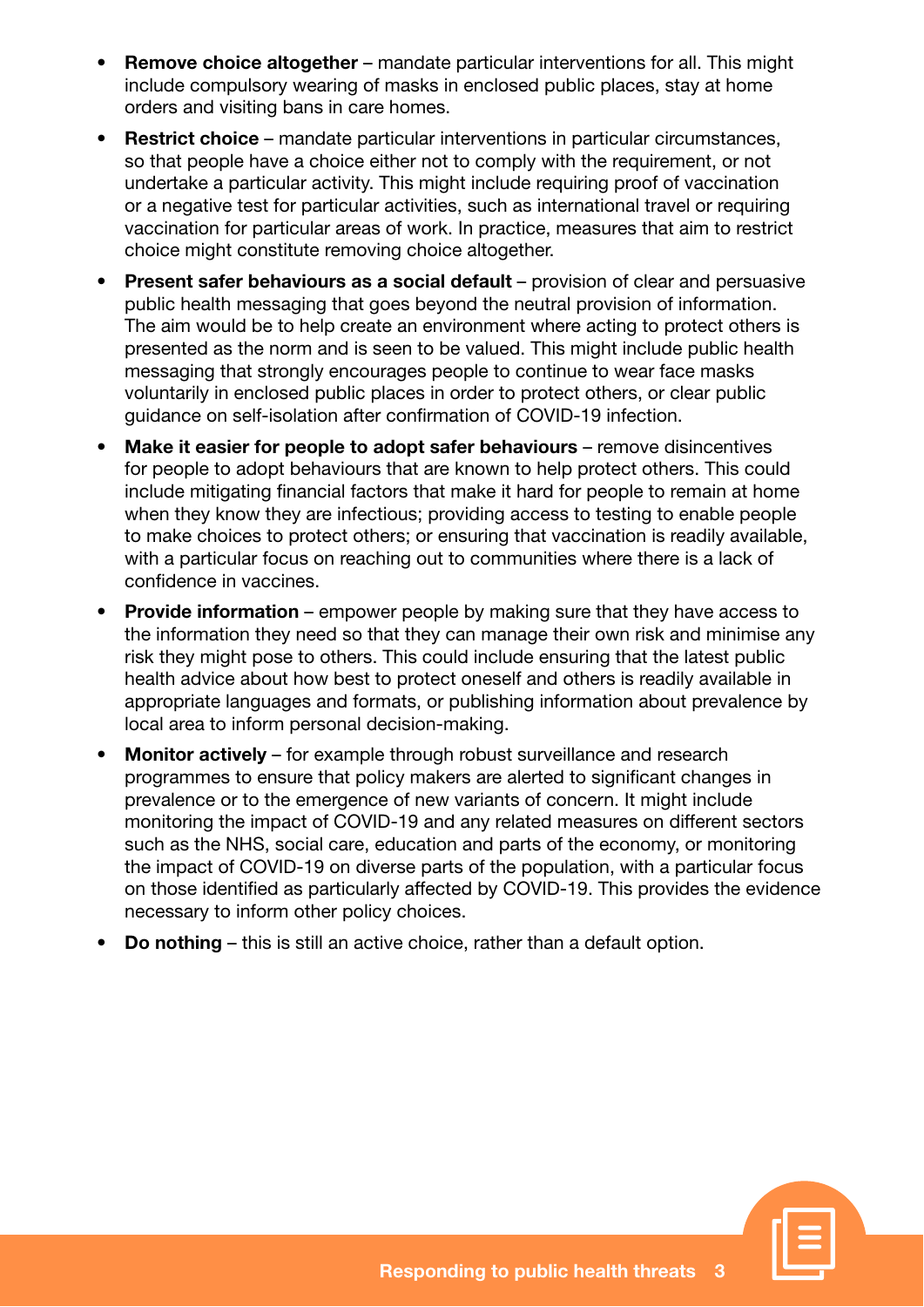### Which rung?

Decision makers should aim for a **proportionate** response to public health threats that takes into account the needs of those who are **most vulnerable**. The most effective public health policy is likely to include a number of interventions from different rungs of the ladder.

The factors to weigh up in deciding on the most appropriate rung(s) on the ladder include:

- The nature and degree of the harm and to whom it is posed. This should include consideration of both the threat to health posed by COVID-19 itself, and any harms that may be caused by interventions designed to reduce that threat, such as wider societal and economic consequences for the NHS, business and education.
- The certainty of the evidence, with respect to the nature or degree of the harm(s) at stake and the likely effectiveness of the possible interventions.
- The intrusiveness of the intervention. This will depend both on the nature of the intervention, and the extent to which personal choice is restricted by introducing it.
- The views of those affected on the most effective and acceptable interventions. $3$

The state also can take into account whether actions by others, such as **businesses** and third sector organisations, offer solutions while being less intrusive than statemandated actions. It remains the duty of the state to monitor whether such actions are effective in practice and to keep under review whether other action is required.

After a decision has been made about which interventions are most appropriate, the application of each intervention is likely to generate further ethical questions. For example, when is it appropriate to use incentives to encourage people to adopt safer behaviours and when might consent be required for public health surveillance activities?

Throughout, decision-makers need to be alert to the need for **transparency** and accountability in decision making processes. Even in emergency situations, being open about which values are in play and what judgements are being made, by whom and on what advice, enables decisions to be understood and debated by wider society.